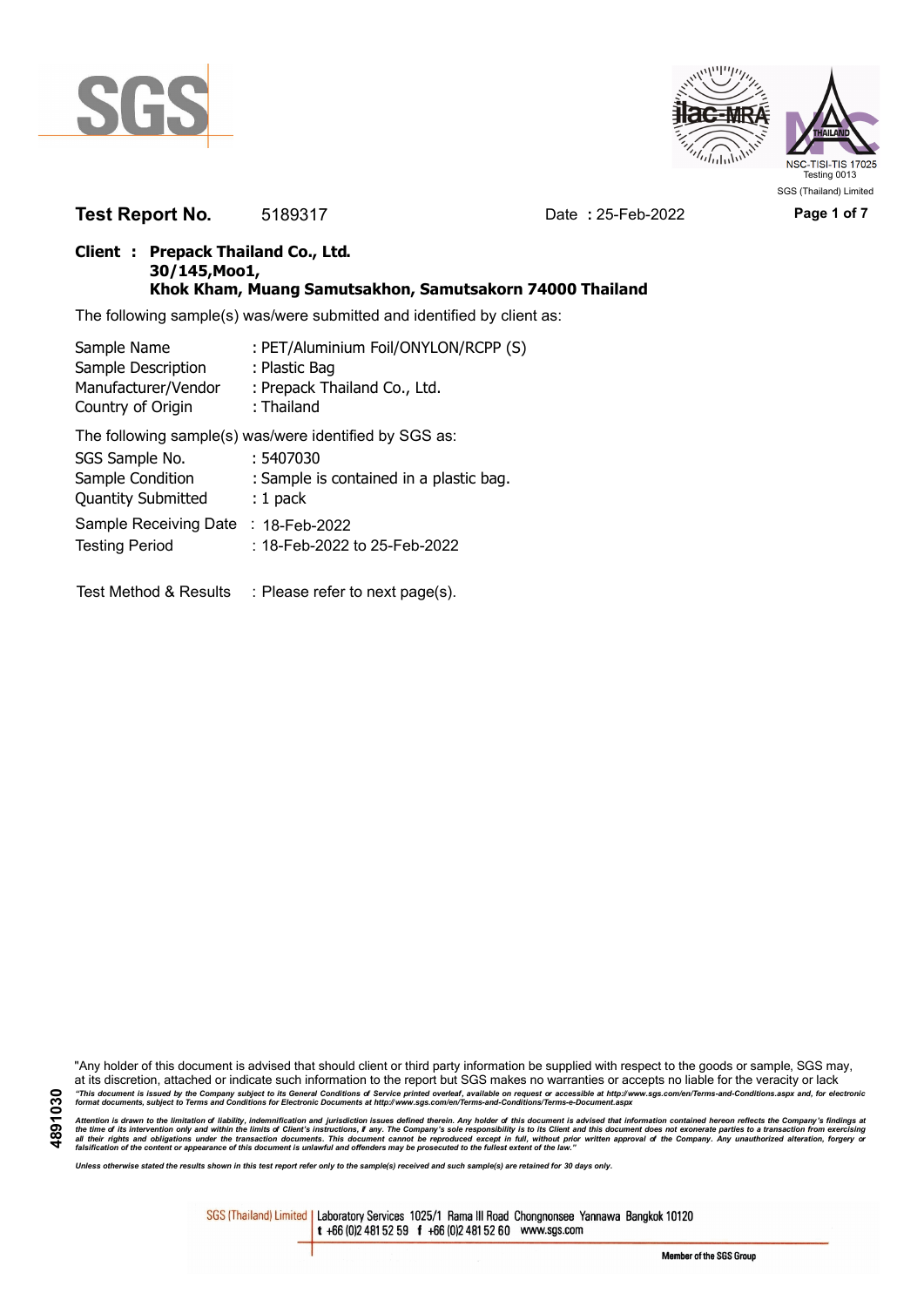



## **Test Report No.** 5189317 Date **:** 25-Feb-2022 **Page 2 of 7**

## **Test Requested & Result Summary**

Test Requested : Please refer to the result summary (Test parameter(s) was/were selected by client).

Result Summary:

| <b>Test Requested</b>                                     | Conclusion  |
|-----------------------------------------------------------|-------------|
| Commission Regulation (EU) No 10/2011 of 14 January 2011, |             |
| hence Article 3 of European Regulation No. 1935/2004 and  |             |
| its amendment (EU) 2020/1245 Regulation                   |             |
| a) Plastic - Overall migration##                          |             |
| 3% Acetic Acid (W/V) Aqueous Solution                     | <b>PASS</b> |
| 10% Ethanol (V/V) Aqueous Solution                        | <b>PASS</b> |
| 20% Ethanol (V/V) Aqueous Solution                        | <b>PASS</b> |
| <b>Rectified Olive Oil</b>                                | <b>PASS</b> |
| b) Plastic - Specific Migration of Heavy Metal#           | <b>PASS</b> |

Remark:

1. Test results in this report are applicable for the item tested and reflects the tested sample as received.

2. # ; The decision rules based on simple acceptance which the probability of false accept may be as high as 50% in case the results is exactly on the tolerance limit.

3. ## ; The decision rules based on the requested specification or standard.

## **Signed for and on behalf of SGS (Thailand) Limited**

**Rutchuporn Moungsom Laboratory manager - Hardgood**

"Any holder of this document is advised that should client or third party information be supplied with respect to the goods or sample, SGS may, at its discretion, attached or indicate such information to the report but SGS makes no warranties or accepts no liable for the veracity or lack "This document is issued by the Company subject to its General Conditions of Service printed overleaf, available on request or accessible at http://www.sgs.com/en/Terms-and-Conditions.aspx and, for electronic<br>format docume

Attention is drawn to the limitation of liability, indemnification and jurisdiction issues defined therein. Any holder of this document is advised that information contained hereon reflects the Company's findings at<br>all th

*Unless otherwise stated the results shown in this test report refer only to the sample(s) received and such sample(s) are retained for 30 days only.*

SGS (Thailand) Limited | Laboratory Services 1025/1 Rama III Road Chongnonsee Yannawa Bangkok 10120 t +66 (0)2 481 52 59 f +66 (0)2 481 52 60 www.sgs.com

Member of the SGS Group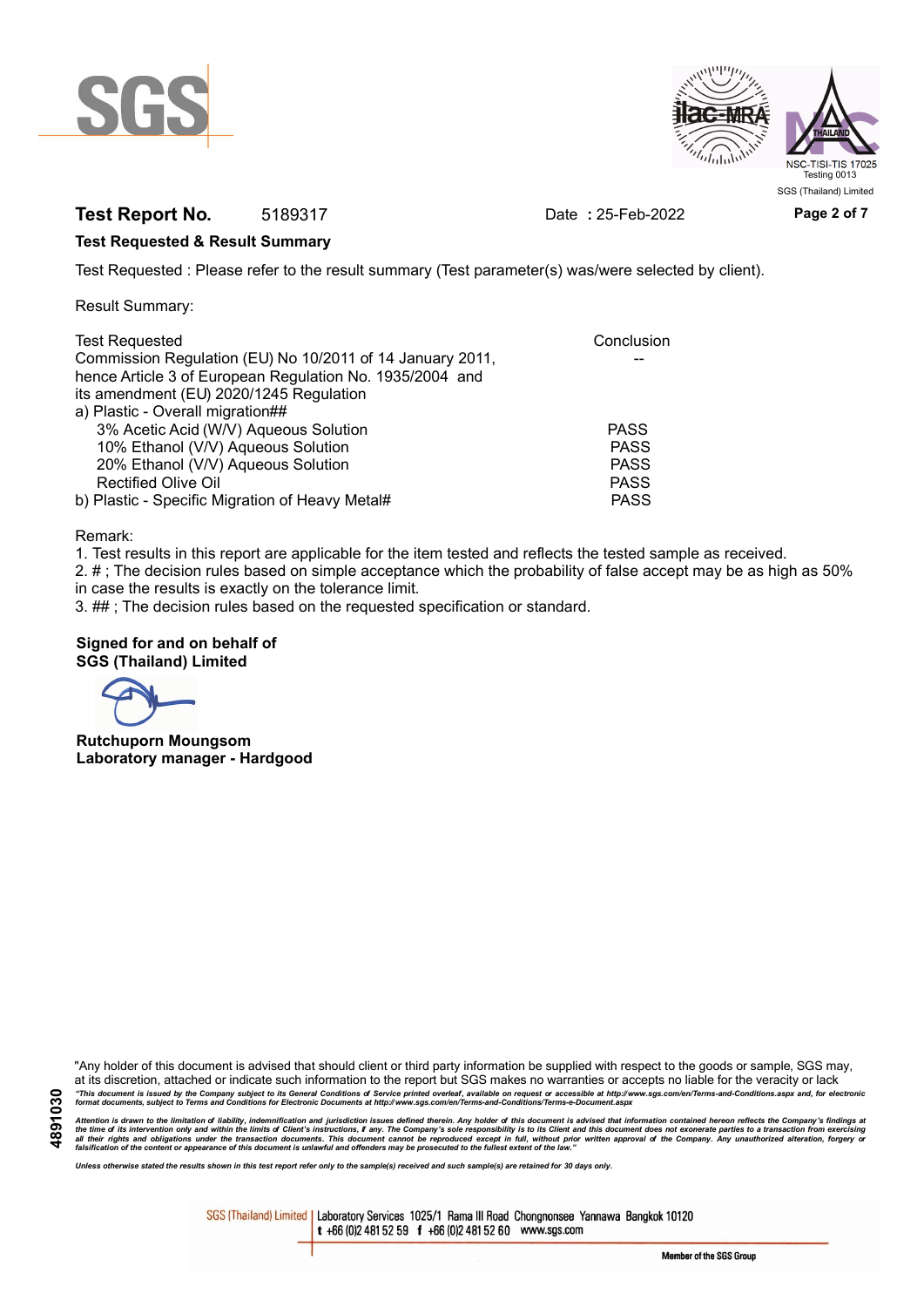



# **Test Report No.** 5189317 Date **:** 25-Feb-2022 **Page 3 of 7**

**TEST RESULTS**

## **European Commission Regulation (EU) No 10/2011 and its amendment (EU) 2020/1245 Regulation**

## **a) Plastic - Overall migration\*\*\***

Method : With reference to Commission Regulation (EU) No 10/2011 of 14 January 2011 Annex III and Annex V for selection of condition and EN 1186-1:2002 for selection of test method (1st migration); EN 1186-5:2002 aqueous food simulants by cell method; EN 1186-4:2002 olive oil by cell method.

| <b>Simulant Used</b>                     | <b>Test Condition</b>      | Result (1)<br>(mg/dm2) | <b>Reporting Limit</b><br>(mg/dm2) | <b>Permissible Limit</b><br>(mg/dm2) |
|------------------------------------------|----------------------------|------------------------|------------------------------------|--------------------------------------|
| 3% Acetic Acid (W/V) Aqueous<br>Solution | 2 hours at<br>100 Degree C | ND.                    | 3.0                                | 10                                   |
| 10% Ethanol (V/V) Aqueous Solution       | 2 hours at<br>100 Degree C | ND.                    | 3.0                                | 10                                   |
| 20% Ethanol (V/V) Aqueous Solution       | 2 hours at<br>100 Degree C | ND.                    | 3.0                                | 10                                   |
| Rectified Olive Oil                      | 1 hour at<br>121 Degree C  | ND.                    | 3.0                                | 10                                   |
| Comment                                  |                            | <b>PASS</b>            |                                    |                                      |

Sample Description :

1. Aluminium foil / clear plastic bag with multicolor printed (inside)

#### Note :

1. mg/dm2 = milligram per square decimeter

2. Degree C = degree Celsius

3. ND = Not Detected

4. Permissible Limit is according to Commission Regulation (EU) No 10/2011 of 14 January 2011 and its amendment (EU) 2020/1245 Regulation.

**Remark** 

- 1. Analytical tolerance of aqueous simulants is 2mg/dm2 or 12mg/kg
- 2. Analytical tolerance of fatty food simulants is 3mg/dm2 or 20mg/kg
- 3. Test condition & simulant were specified by client.
- 4. The ratio of surface area to volume ratio is 20 dm2 per 1 kg of foodstuff in contact with.
- 5. The product is single-use as specified by client.

"Any holder of this document is advised that should client or third party information be supplied with respect to the goods or sample, SGS may, at its discretion, attached or indicate such information to the report but SGS makes no warranties or accepts no liable for the veracity or lack "This document is issued by the Company subject to its General Conditions of Service printed overleaf, available on request or accessible at http://www.sgs.com/en/Terms-and-Conditions.aspx and, for electronic<br>format docume

Attention is drawn to the limitation of liability, indemnification and jurisdiction issues defined therein. Any holder of this document is advised that information contained hereon reflects the Company's findings at<br>all th

*Unless otherwise stated the results shown in this test report refer only to the sample(s) received and such sample(s) are retained for 30 days only.*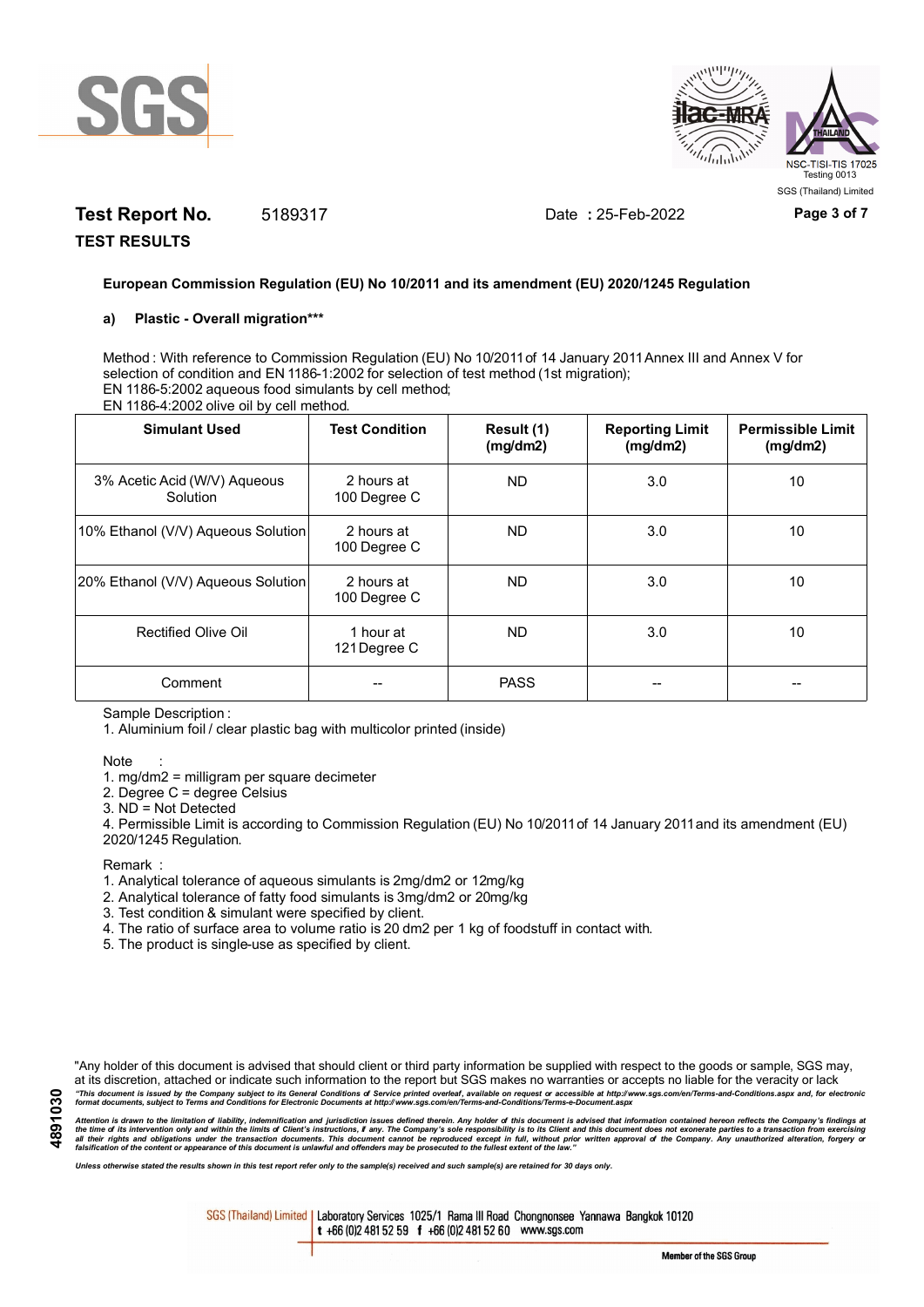



## **Test Report No.** 5189317 Date **:** 25-Feb-2022 **Page 4 of 7**

## **TEST RESULTS**

### **b) Specific migration of heavy metal\*\*\***

Method: With reference to EN 13130-1:2004. Analysis was performed by Analysis was performed by ICP-MS / ICP-OES. Ammonium was analyzed by UV-Vis Spectrophotometer. Simulant Used: 3% acetic acid (w/v) in aqueous solution Test Condition: 100 Degree C for 2 hours (1st Migration) Single-use article:

| <b>Test Item</b>                | Result (1)<br>(mg/kg)<br>(1 st migration) | <b>Reporting Limit</b><br>(mg/kg) | <b>Permissible Limit</b><br>(mg/kg) |
|---------------------------------|-------------------------------------------|-----------------------------------|-------------------------------------|
| Specific Migration of Aluminium | <b>ND</b>                                 | 0.1                               | 1                                   |
| Specific Migration of Antimony  | <b>ND</b>                                 | 0.01                              | 0.04                                |
| Specific Migration of Arsenic   | <b>ND</b>                                 | 0.01                              | 0.01                                |
| Specific Migration of Barium    | <b>ND</b>                                 | 0.25                              | 1                                   |
| Specific Migration of Cadmium   | <b>ND</b>                                 | 0.002                             | 0.002                               |
| Specific Migration of Chromium  | <b>ND</b>                                 | 0.01                              | 0.01                                |
| Specific Migration of Cobalt    | <b>ND</b>                                 | 0.01                              | 0.05                                |
| Specific Migration of Copper    | <b>ND</b>                                 | 0.25                              | 5                                   |
| Specific Migration of Iron      | <b>ND</b>                                 | 5                                 | 48                                  |
| Specific Migration of Lead      | <b>ND</b>                                 | 0.01                              | 0.01                                |
| Specific Migration of Lithium   | <b>ND</b>                                 | 0.1                               | 0.6                                 |

**4891030**

"Any holder of this document is advised that should client or third party information be supplied with respect to the goods or sample, SGS may, at its discretion, attached or indicate such information to the report but SGS makes no warranties or accepts no liable for the veracity or lack "This document is issued by the Company subject to its General Conditions of Service printed overleaf, available on request or accessible at http://www.sgs.com/en/Terms-and-Conditions.aspx and, for electronic<br>format docume

Attention is drawn to the limitation of liability, indemnification and jurisdiction issues defined therein. Any holder of this document is advised that information contained hereon reflects the Company's findings at<br>all th

*Unless otherwise stated the results shown in this test report refer only to the sample(s) received and such sample(s) are retained for 30 days only.*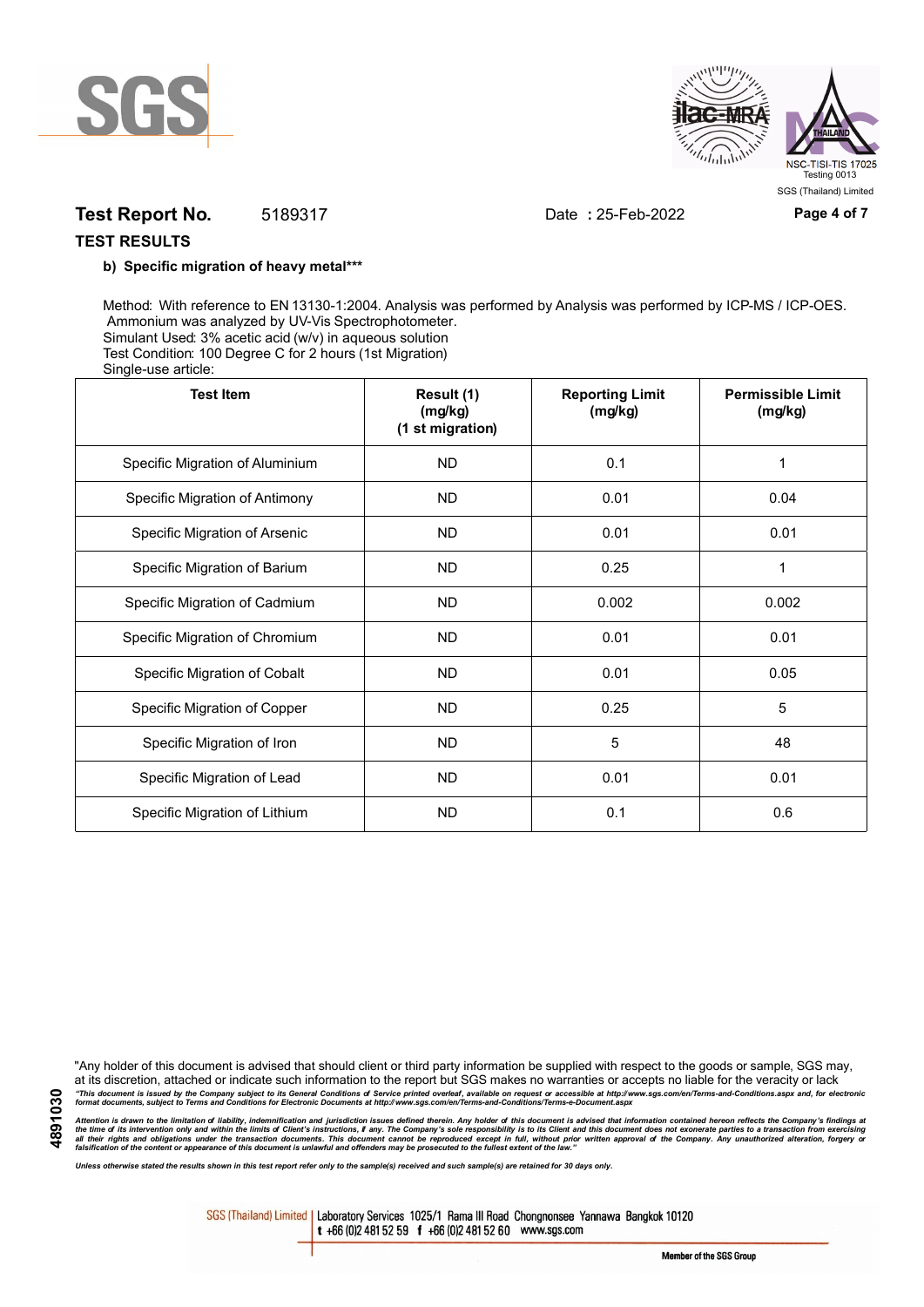



SGS (Thailand) Limited

| <b>Test Report No.</b> | 5189317 |                       | Date: 25-Feb-2022                 | Page 5 of 7                         |
|------------------------|---------|-----------------------|-----------------------------------|-------------------------------------|
| <b>TEST RESULTS</b>    |         |                       |                                   |                                     |
| <b>Test Item</b>       |         | Result (1)<br>(ma/ka) | <b>Reporting Limit</b><br>(ma/ka) | <b>Permissible Limit</b><br>(ma/ka) |

|                                                                      | (mg/kg)<br>(1 st migration) | (mg/kg) | (mg/kg) |
|----------------------------------------------------------------------|-----------------------------|---------|---------|
| Specific Migration of Manganese                                      | <b>ND</b>                   | 0.1     | 0.6     |
| Specific Migration of Mercury                                        | <b>ND</b>                   | 0.01    | 0.01    |
| Specific Migration of Nickel                                         | ND.                         | 0.01    | 0.02    |
| Specific Migration of Zinc                                           | ND.                         | 0.5     | 5       |
| Specific Migration of Europium                                       | ND.                         | 0.025   |         |
| Specific Migration of Gadolinium                                     | <b>ND</b>                   | 0.025   |         |
| Specific Migration of Lanthanum                                      | <b>ND</b>                   | 0.025   |         |
| Specific Migration of Terbium                                        | ND.                         | 0.025   |         |
| Specific Migration of Europium + Gadolinium<br>+ Lanthanum + Terbium | ND.                         |         | 0.05    |
| Comment                                                              | <b>PASS</b>                 |         |         |

"Any holder of this document is advised that should client or third party information be supplied with respect to the goods or sample, SGS may, at its discretion, attached or indicate such information to the report but SGS makes no warranties or accepts no liable for the veracity or lack "This document is issued by the Company subject to its General Conditions of Service printed overleaf, available on request or accessible at http://www.sgs.com/en/Terms-and-Conditions.aspx and, for electronic<br>format docume

Attention is drawn to the limitation of liability, indemnification and jurisdiction issues defined therein. Any holder of this document is advised that information contained hereon reflects the Company's findings at<br>all th

*Unless otherwise stated the results shown in this test report refer only to the sample(s) received and such sample(s) are retained for 30 days only.*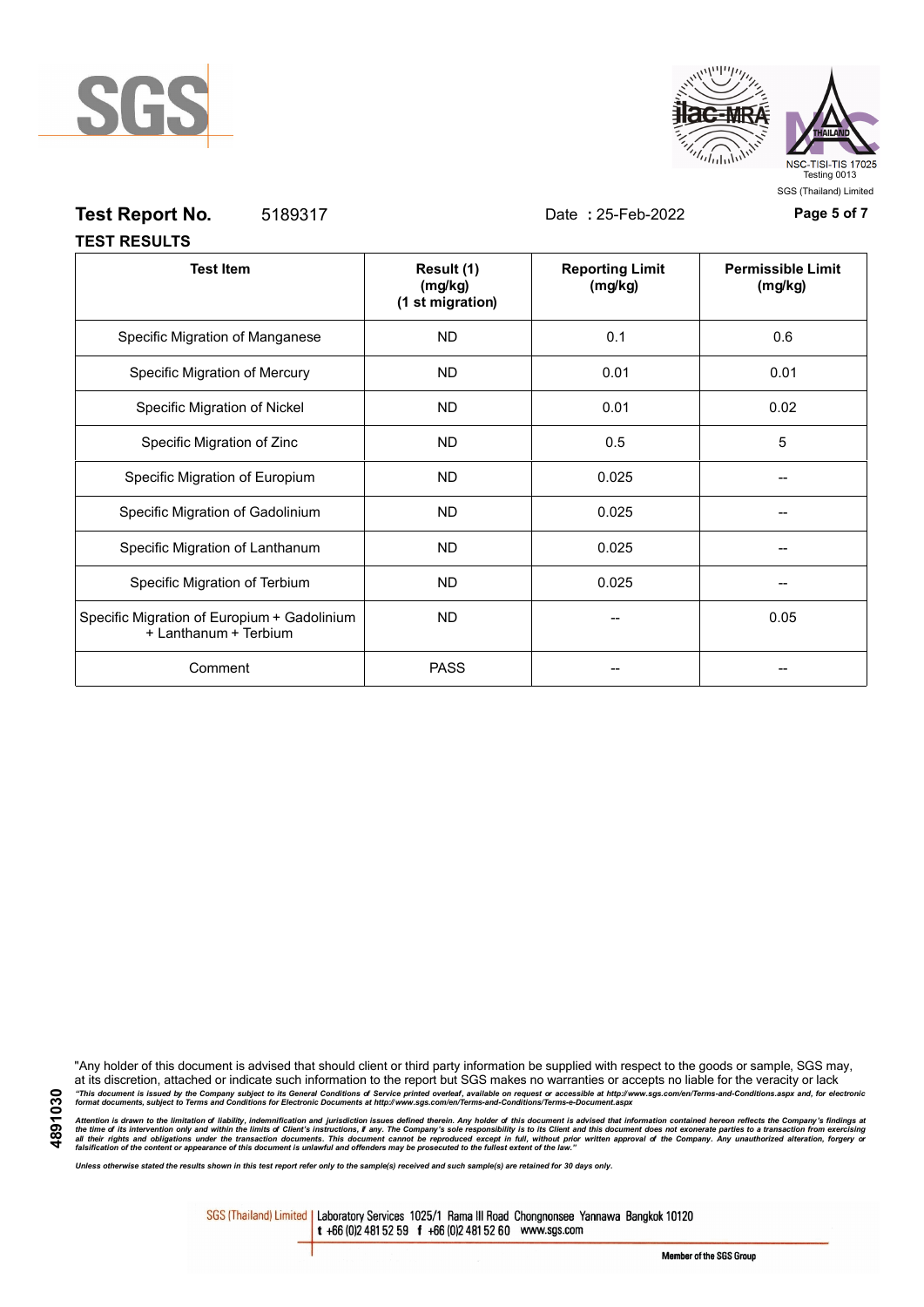



# **Test Report No.** 5189317 Date **:** 25-Feb-2022 **Page 6 of 7 TEST RESULTS**

| <b>Test Item</b>                | Result (1)<br>(mg/kg)<br>(1st migration) | <b>Reporting Limit (mg/kg)</b> |
|---------------------------------|------------------------------------------|--------------------------------|
| Specific Migration of Ammonium  | ND.                                      |                                |
| Specific Migration of Calcium   | ND.                                      |                                |
| Specific Migration of Magnesium | <b>ND</b>                                |                                |
| Specific Migration of Potassium | ND.                                      |                                |
| Specific Migration of Sodium    | ND.                                      |                                |

Sample Description:

1. Aluminium foil / clear plastic bag with multicolor printed (inside)

Note :

1. mg/kg = milligram per kilogram of foodstuff in contact with

- 2. Degree C = degree Celsius
- 3. ND = Not Detected

4. Permissible Limit is according to Commission Regulation (EU) No 10/2011 of 14 January 2011 and its amendment (EU) 2020/1245 Regulation.

#### Remark:

1. Test condition & simulant were specified by client.

2. The ratio of surface area to volume ratio is 6 dm2 per 1 kg of foodstuff in contact with.

3. The product is single-use as specified by client.

Remark:The test item(s) marked \*\*\* on test report is/are analyzed at SGS (Thailand) Limited, address: 41/16-20 and 41/23 Soi Rama III 59, Rama III road, Chongnonsee, Yannawa, Bangkok.

"Any holder of this document is advised that should client or third party information be supplied with respect to the goods or sample, SGS may, at its discretion, attached or indicate such information to the report but SGS makes no warranties or accepts no liable for the veracity or lack "This document is issued by the Company subject to its General Conditions of Service printed overleaf, available on request or accessible at http://www.sgs.com/en/Terms-and-Conditions.aspx and, for electronic<br>format docume

Attention is drawn to the limitation of liability, indemnification and jurisdiction issues defined therein. Any holder of this document is advised that information contained hereon reflects the Company's findings at<br>all th

*Unless otherwise stated the results shown in this test report refer only to the sample(s) received and such sample(s) are retained for 30 days only.*